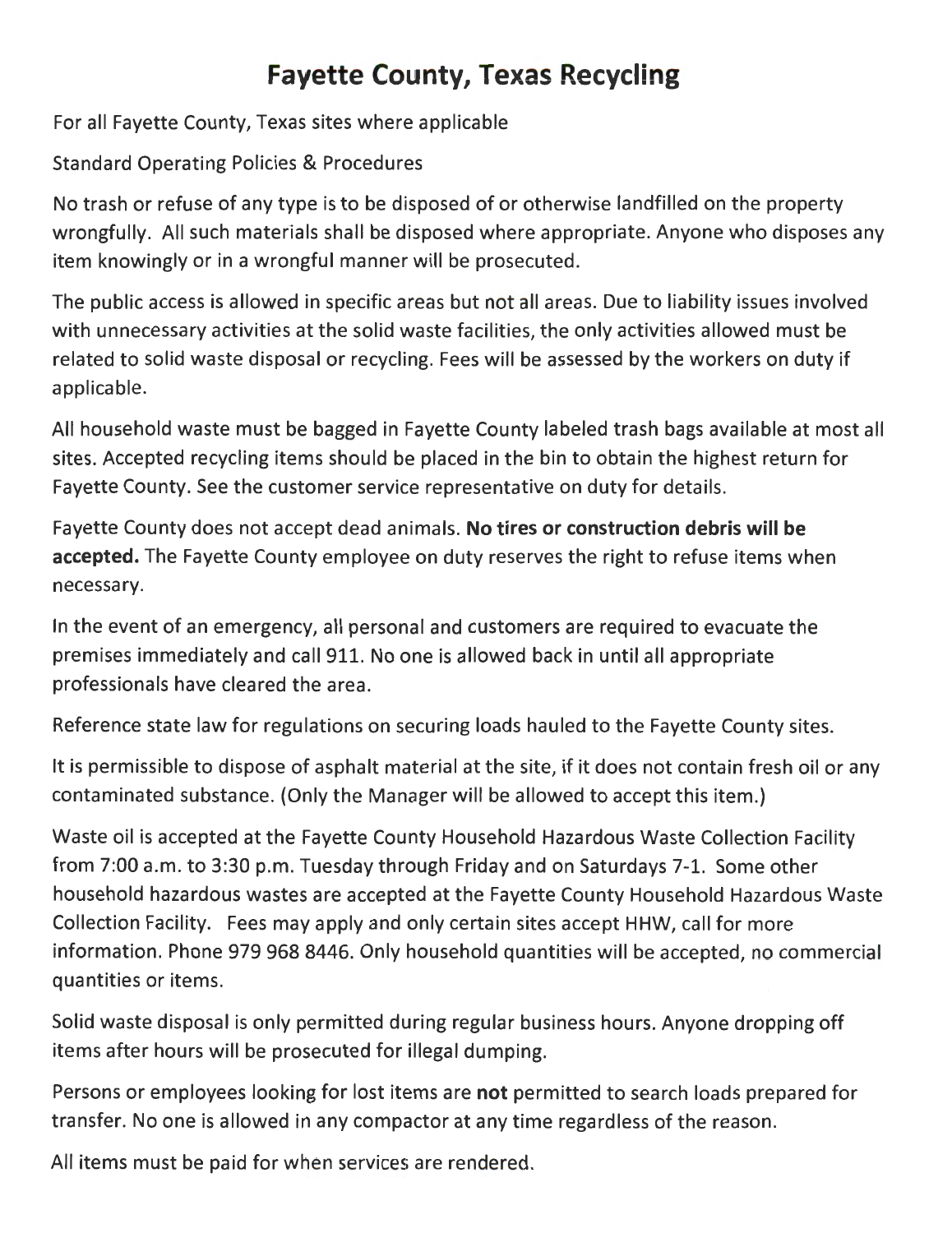Fayette County **does** charge the general public for dumping clean loads of trees, limbs, chipped wood, leaves, and grass at the yard waste area. As of October 23, 2012 there will be a fee (refer to Rate Schedule at the LaGrange yard) for all residential brush disposed at the Solid Waste Facility. Fees may change at any time. Contaminated or undesirable loads of brush, trees or wood chips, as determined by Solid Waste personnel will not be accepted.

Compost/Mulch may be released from the LaGrange site only to the public when available. The public may purchase as much as you like but the manager does reserve the right to limit quantities if mulch supply is low.

Persons dumping loads at the LaGrange brush yard area are required to pay all applicable fees. The **customer is responsible for unloading,** no equipment available. Only natural yard waste such as trees, brush, shrubs, limbs and logs are allowed to be placed in the tree waste area. Fayette County reserves the right to limit quantities and sizes. Only Fayette County residents and/or Fayette County based businesses will be allowed to use the brush yard. Proof of Fayette County residency required!

No root balls or large tree trunks accepted. No material larger than 16" diameter and/or 8' long will be accepted. (Large-to be determined by the manager on duty.)

Fire wood can only be removed during regular business hours but no county employee will be allowed to help or use any equipment to remove.

Fayette County does not accept liquid materials or drums and containers with liquid contents. All HHW must be in its original container clearly and professionally labeled.

Fayette County does not accept suspect powders or dusts of unknown origin.

Fayette County does accept used motor oil, not water or trash allowed, the load will be rejected.

Fayette County does not accept raw sewage.

Fayette County does not accept tube televisions or monitors, NO CRT's.

Fayette County does not accept mattresses, sofas, or any other furniture.

Fayette County does not accept items that are too large to be properly and safely handled.

Fayette County does not process or handle asbestos or special wastes.

White goods are sold to recyclers under the provisions of a contract. Since the Federal Clean Air Act of 1990 prohibits the uncontrolled discharge of chlorofluorocarbons into the atmosphere after July 1, 1992, the following is the chlorofluorocarbon policy for recycled appliances and equipment containing chlorofluorocarbons and will be accepted at the LaGrange Yard only. Customers have two options under this policy. The options are: